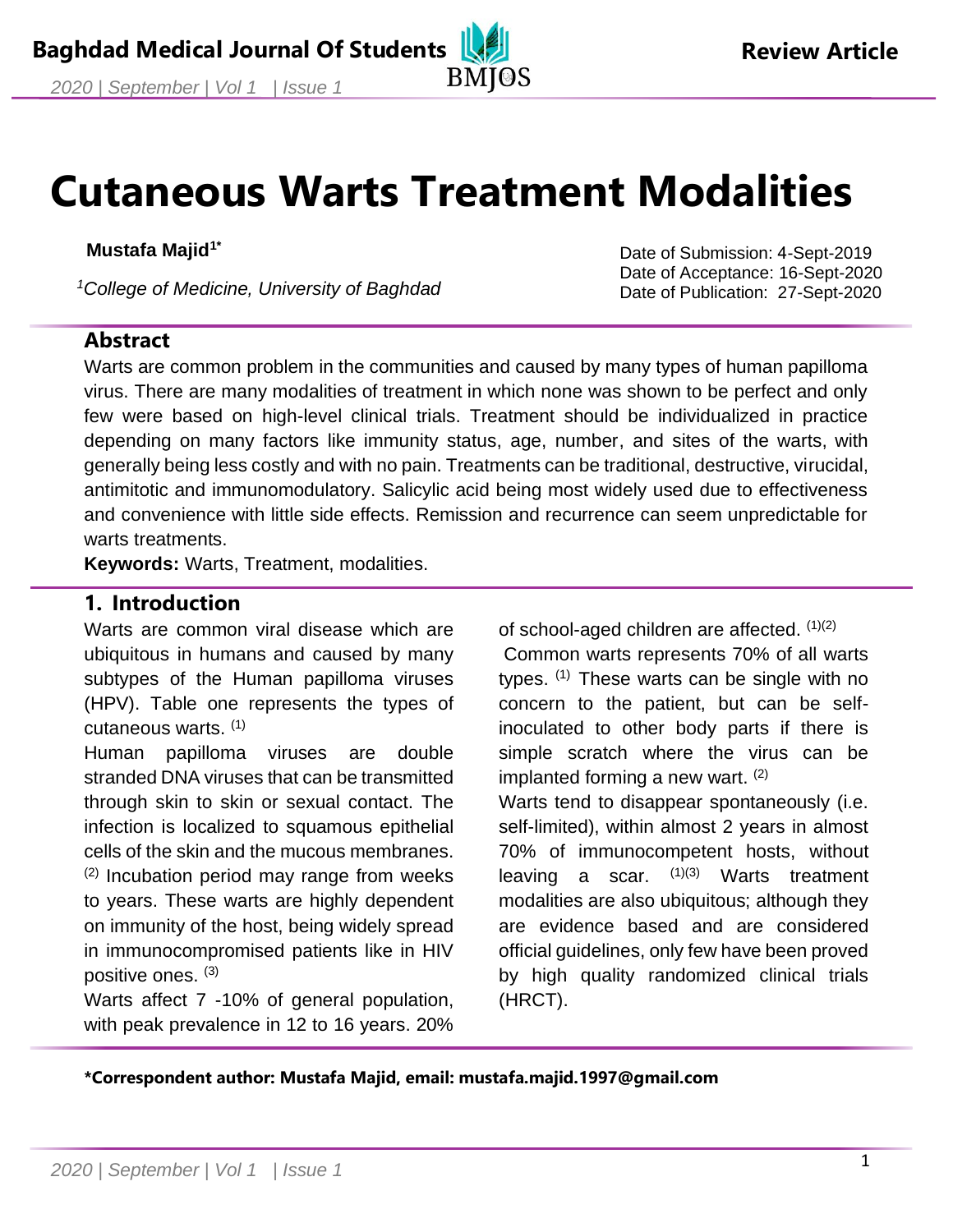

The management plan depends on many factors, treatment modality side effects (especially pain), age of the patient, number of the warts, site of the warts, duration since presence, skill of the doctor in the technique used and more importantly, the immunity of the patient. $(2)$ 

Recurrence after treatment is another problem; this is usually due to reactivation of the latent virus. Previously infected patients have more risk of developing warts than those who had never. (2)

We should concentrate on the fact that treatment should not cause more discomfort than the wart itself. (3)

Therefore, the ultimate aim of the treatment includes removing all the warts, being painless, being without scars and giving lifelong immunity. (2)

Procrastination of treatment is an option if it is not meeting the below criteria. It is desirous to have an effective and painless treatment that shows rapid results in children. <sup>(3)</sup>

Warts can be resistant to treatment; Recalcitrant warts that have been present for over 6 months are more resistant to treatment than warts present for less than 6 months. (2)

Indication for warts treatments are  $(4)$ :

- 1. Patient's desire or fear from spread.
- 2. Symptomatic or disfiguring warts
- 3. Large in numbers or size.
- 4. Immunocompromised patients.

| Table 1: Warts types and their causative agent. (1) |                                                                            |
|-----------------------------------------------------|----------------------------------------------------------------------------|
| <b>Disease</b>                                      | <b>Associated HPV Type</b>                                                 |
| <b>Planter warts</b>                                | 1, 2, 4, 63                                                                |
| Myrmecia                                            | 60                                                                         |
| Common warts                                        | 1, 2, 4, 26, 27, 29, 41, 57, 65, 77                                        |
| Common warts of                                     | 1, 2, 3, 4, 7, 10, 28                                                      |
| meat handlers                                       |                                                                            |
| <b>Flat warts</b>                                   | 3, 10, 27, 38, 41, 49, 75, 76,                                             |
| Intermediate warts                                  | 10, 26, 28                                                                 |
| Epidermodysplasia                                   | 2, 3, 5, 8, 9, 10, 12, 14, 15, 17, 19, 20, 21, 22, 23, 24, 25, 36, 37, 47, |
| verruciformis                                       | 50                                                                         |
| HPV: human papilloma virus                          |                                                                            |

#### **2. Treatment modalities:**

#### **2.1. Non-medical treatment:**

**1. Education:** As there is no 100% effective treatment for warts, patients should be properly educated about the natural history of the disease to avoid future conflicts in the patient doctor relationship. In addition, patient is advised to minimize trauma, such as avoid picking or nibbling around the periungual area. The patient is discouraged

from making the wart's area wet, like in swimming pool or frequent dishes washing. (3)

**2. Garlic extracts:** It is shown in one study to be effective, as Garlic has anti-proliferative properties. It was associated with complete remission after 3-4 months in one placebocontrolled study. (5)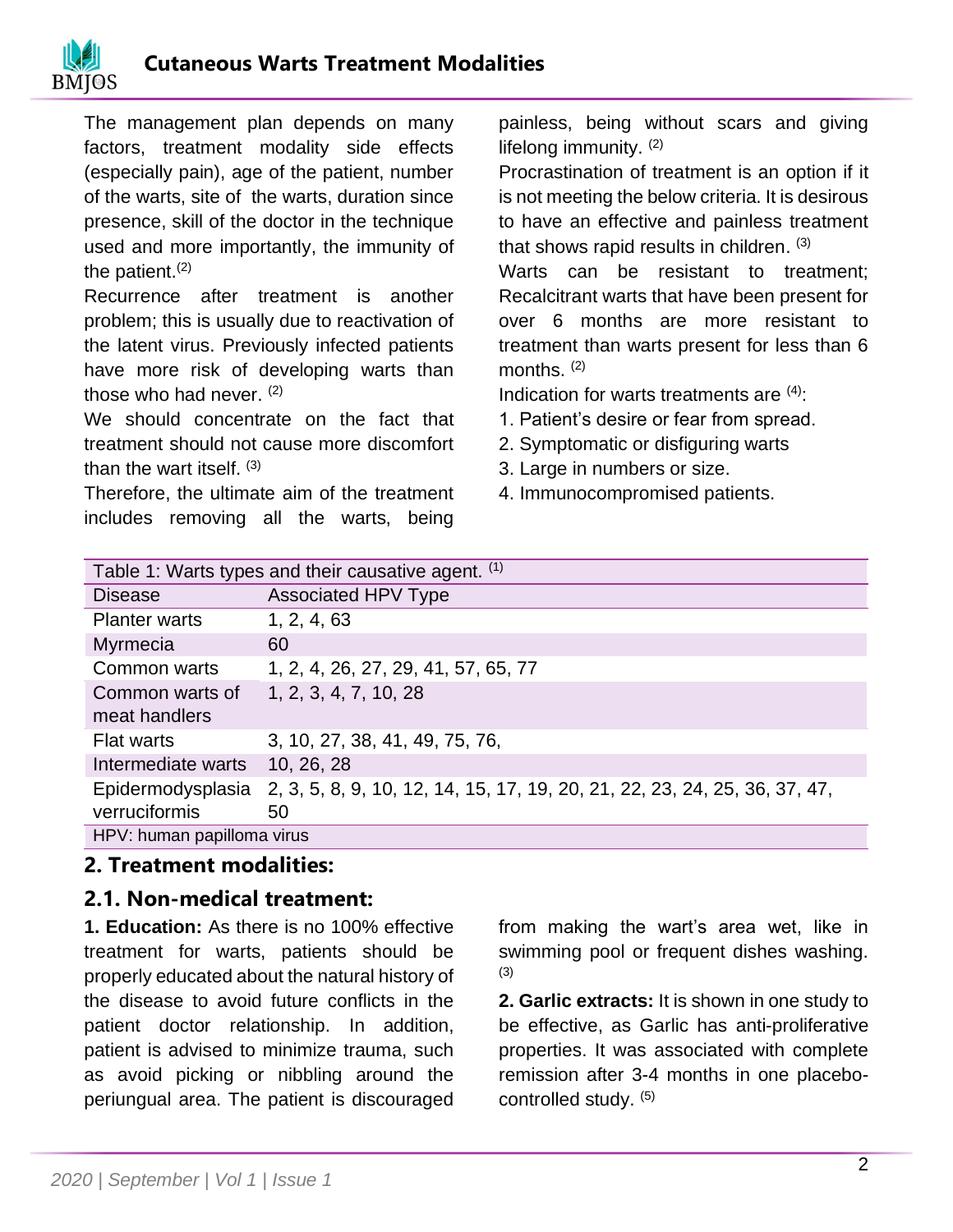**3. Duct tape:** Warts are taped during the day and are left open to air in the night. One study has shown that this treatment modality is more effective than cryotherapy when applied for six days cycles for 2 months (putting the tape for 6 days then change it). The warts will usually disappear within the first month. Warts at other areas may also regress, which may be the effect of immunostimulation that occurred due to occlusion. (2)(3)

**4. Paring:** used by the patient if the surface was soft after getting out of the bath. (3)

## **2.2. Destructive therapy**

This therapy aims to remove or damage the lesion. Some avoid the usage of this method as fear from kobenerization. <sup>(2)</sup> They are not the same as virucidal therapy.

They can be surgical, chemical or physical.

## **2.2.1 Surgical therapy**

**1. Curettage and cautery:** Should not be used as standard therapy. Used in case of single wart after freezing. Although they have 65-85% success rate, they have 30% risk of recurrence and scarring.

This method is best avoided in plantar warts to avoid the risk of scarring, but are best used in the filiform warts in the face and the limbs.  $(1)(2)$ 

## **2.2.2 Chemical therapy**

**1. Silver nitrate:** it is available as over the counter drug in the United Kingdom, it is associated with 43% cure rate with additional 26% after one month of application. (2)

**2. Salicylic acid**: A keratolytic agent, it slowly destroys the virus-infected cells. This type of treatment is considered the first line therapy. It is widely used since it is convenient,

cheap, minimally painful and effective. It is

available as over the counter drugs. The disadvantage is that it requires long-term adherence. There is risk of systemic toxicity in children so should be used in limited areas and in lower concentrations.

Patient should be educated that he should sink the wart with warm water for 5 minutes, then rub it with pumice stone then apply the preparation. This is repeated daily. It is used for 3 months. Cure rate is  $75\%$ .  $(1)(2)(6)$ 

**3. Cantharidin:** An acantholytic and necrotic to the epidermis. It has cure rates as high as 80%, with no side effects except for blister formation that will resolve alone within 2 weeks. They are effective against common, plantar and periungual warts. Applied for 24 hours, covered by tape and then repeated after 1 to 3 weeks.  $(2)$ 

**4. Cryotherapy:** includes exposing the area to freezing liquid nitrogen for seconds, it take several sessions. This cause destruction of HPV infected cells by inducing local inflammation, thereby triggering the immunity. It is considered second line therapy if home treatments are failed. It is repeated each 3 weeks until the wart is disappeared. $(1)(2)$  It is painful and recommended only for adults. (3)

Cryotherapy is available for the treatment of common warts in primary care and dermatology offices. (2)

It is no more effective than other modalities of treatment in the conclusion of several studies done, especially when compared to salicylic acid. Although some practitioners claim that is more effective than what is prescribed by these studies. (6)

Side effects include pain, damage to nerves, tendons, hyperpigmentation or hypopigmentation, annular warts and risk of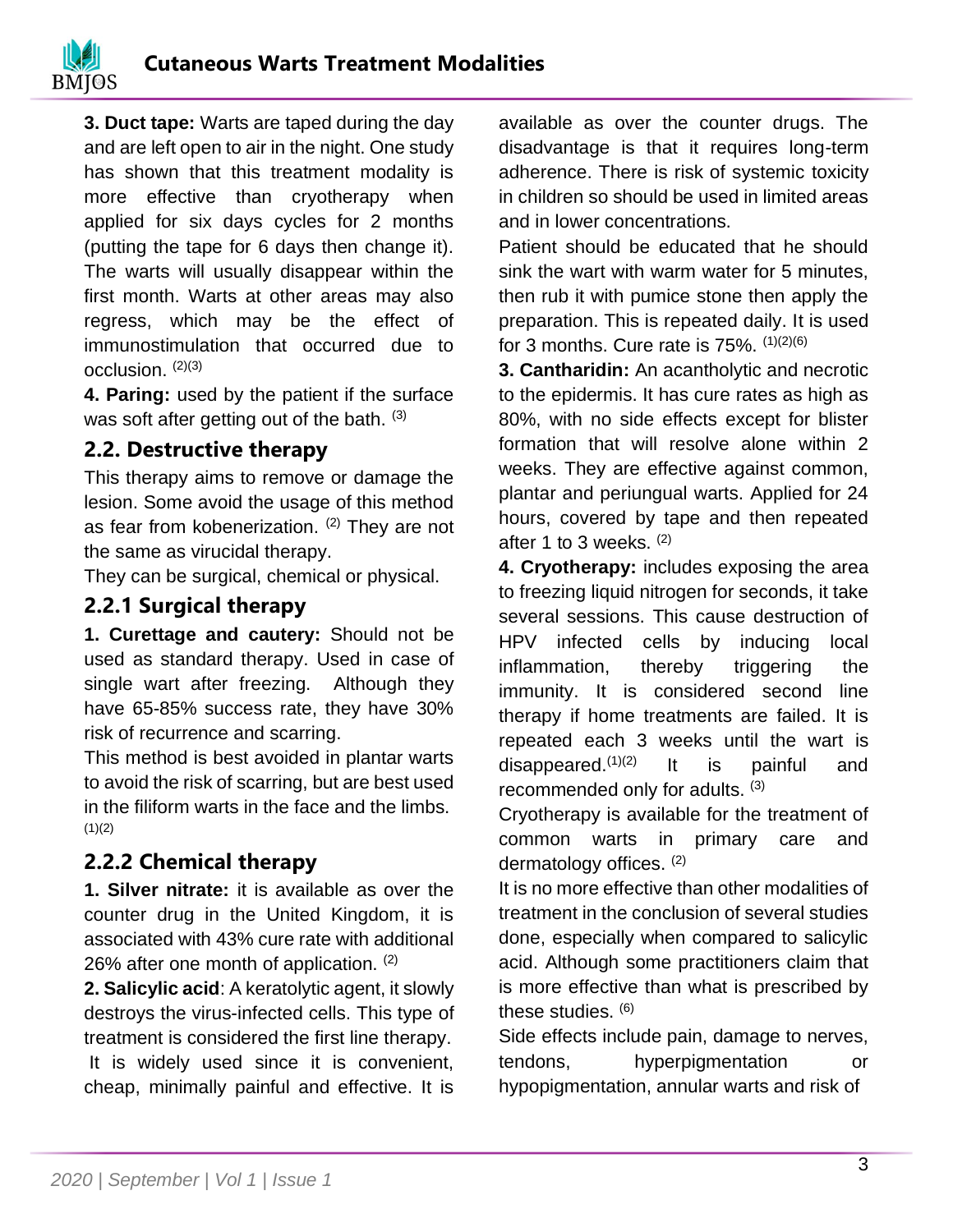

recurrence. It should be used cautiously in patients with poor circulation. (2)

This type of therapy has the highest quality of clinical evidence  $(A, I)$ .  $(6)$ 

**5. Hot water:** Immersion in hot water (48- Celsius degree) has been reported to improve plantar and hand warts. Applied for 45 minutes 2 to 3 times weekly. (1)

**6. Radiofrequency ablation:** It serves moderate effectiveness for warts treatment. (2)

**7. Infrared coagulation:** Directly applying infrared source by contact with the lesion. This method yielded remission of female condyloma acuminata with only about 10.8% recurrence rate. It cures the wart by necrosis. It is cheaper, safer, and easier administered than CO2 laser therapy. (2)

**8. Laser therapy**: Idea of using the laser is that the cells will absorb the laser through the water molecules. This will produce thermal effect that destroys the infected cells.  $(2)$  They are expensive treatments reserved for recalcitrant warts. it carries a risk to healthcare workers infection as warts are present in the plume of the laser.

In CO2 laser, treatment may be useful for periungual and subungual warts that are recalcitrant to other treatments. It has also been found that it is useful in immunosuppressed patients. Adverse effects of this treatment in immunocompetent patients include postoperative pain, prolonged healing time, and scarring. (2)

It is no more effective than cryosurgery or electrosurgery. (1)

In Erbium:Yttrium/Aluminum/Garnet (Er:YAG) laser: Warts in a variety of locations have been successfully eliminated in 75% of patients after a single treatment, with a 25% relapse rate within 1 year after.  $(7)$ 

In pulsed dye laser, the laser causes microvascular destruction of dilated capillaries of warts, it causes less postoperative pain & scarring compared to CO2 laser.  $(2)$ 

**9. Photodynamic therapy:** The idea is exposing the warts to photosensitizing substance, and directing a light toward it. It is used in the treatment of mucosal, common, plantar and flat warts.

It is has a high quality clinical evidence (B, I) in describing its effectiveness. (2)

**10. Electrosurgery**: Can also be effective but associated with scarring and pain. EMLA cream (which contains lidocaine) can be used for anesthesia for flat warts. Lidocaine injection is usually required for thicker warts, especially palmar/plantar lesions. (1)

## **2.3. Virucidal treatment:**

**1. Glutaraldehyde**: Although it causes skin hyperpigmentation, it is as effective as salicylic acid with cure rate of 70%. (2)

**2. Formaldehyde:** damages the upper layer of epidermis & the virion. It has been concluded that it is no more significant than placebo with cure rate of 65%. (2)

**3. Formic acid**: Type of acids extracted initially from red ants. One study concluded that it has a cure rate of 92% compared to 6% in placebo, after applying 85% of formic acid.

**4. Cidofovir**: Antiviral drug that inhibit DNA synthesis. It is very useful in warts treatment in HIV patients.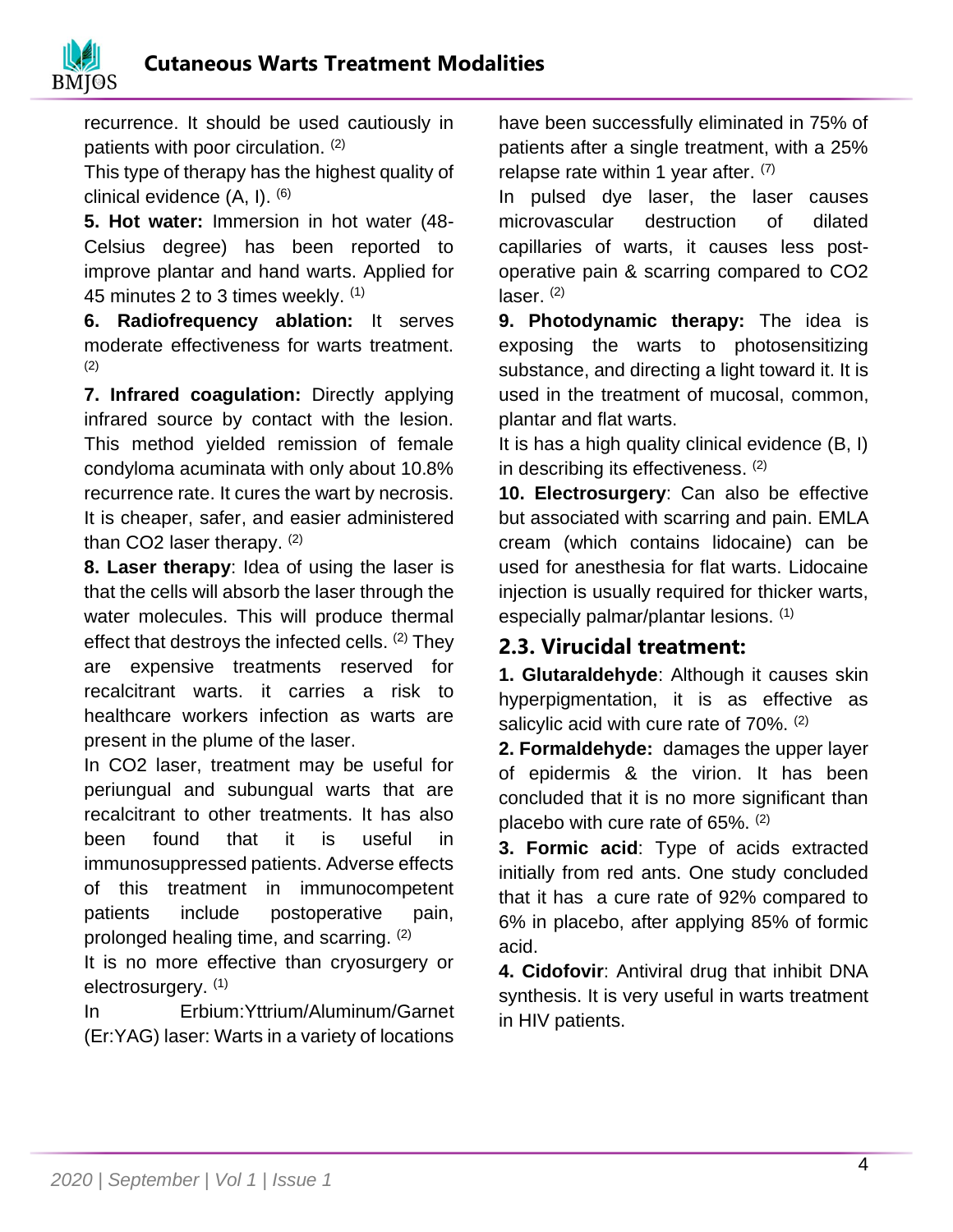

#### **2.4. Antimitotic treatments:**

**1. Bleomycin**: a DNA and protein synthesis inhibitor, used mainly in resistant warts that failed other lines of treatment. It can cause significant systemic toxicity and it is not used in immunocompromised patients, pregnant, children and those with vascular diseases. It causes pain, erythema in the injection site. It is dependent on the immune system and could only have an effect in immunocompetent patients. Bleomycin efficacy varies between studies and ranges from 16 to 90% cure rates on variety of different wart types. (2)

**2. Retinoids**: it affects epidermis differentiation, viral transcription and affects local immunity (immunomodulatory), Treatment of warts with a tretinoin cream resulted in 85% clearance in a series of children as compared to 32% spontaneous clearance in placebo controls. (2)

It is very suitable for plane facial warts. The patient should not shave here. (3)

**3. Podophyllin & podophyllotoxin**: Mainly used in anogenital warts, which shown to be effective by the effect on the microtubules of the infected cells disrupting their replication, it can be used to treat resistant warts especially when combined with Er:YAG laser.  $(2)(7)$ 

## **2.5. Immunotherapy:**

**1. Oral Zinc sulphate:** as known in the literature, Zinc is important for immunity,

based on this, a placebo-controlled clinical trial was attempted using oral zinc sulphate (10 mg/kg daily) to treat recalcitrant warts. Complete clearance was reported in 87% of the treatment group versus no clearance in the placebo group. (2)

**2. Intralesional Injection of Interferon**: is also effective, as it can stimulate immune system. It is usually reserved for patient with resistant warts. (2)

**3. 5-Flouroacil (5-FU):** It is an antiproliferative agent; it is used in adjunction with epinephrine and lidocaine to reduce pain and systemic absorption. It has a cure rate of  $70\%$ <sup>(2)</sup>

**4. Cimetidine**: An immunomodulatory H2 receptor blocker was shown to inhibit T suppressor cells, thereby enhancing immunity. Although that in all double-blinded placebo controlled studies, it was shown that it is has a cure rate of 26% but not significant when compared to placebo. (2)

**5. Imiquimod**: Imiquimod 5% cream is an immunomodulatory that may stimulate cytokines, including interferon-α, interleukin-1, interleukin-6, tumor necrosis factor-α, granulocyte-macrophage colony-stimulating factor, and granulocyte colony-stimulating factor. It is used for sites that are not thickly keratinized. (2)

It is used in less thickened warts; in plantar and palmar warts, frequent paring maybe required.  $(1)$ 

**6. Bacillus Calmette-Guérin Therapy:** it stimulates local immunity; it is effective against anogenital warts with 30% recurrent rate.  $(2)$ 

**7. Vaccines of HPV**: are developing rapidly for the treatment of venereal warts. (2)

## **2.5. Therapy combination:**

It is used to reduce the risk of recurrence, especially for genital warts, many regimen can be used like combination of salicylates with imiquimod and cryotherapy, or laser with anti-mitotic agents. (2)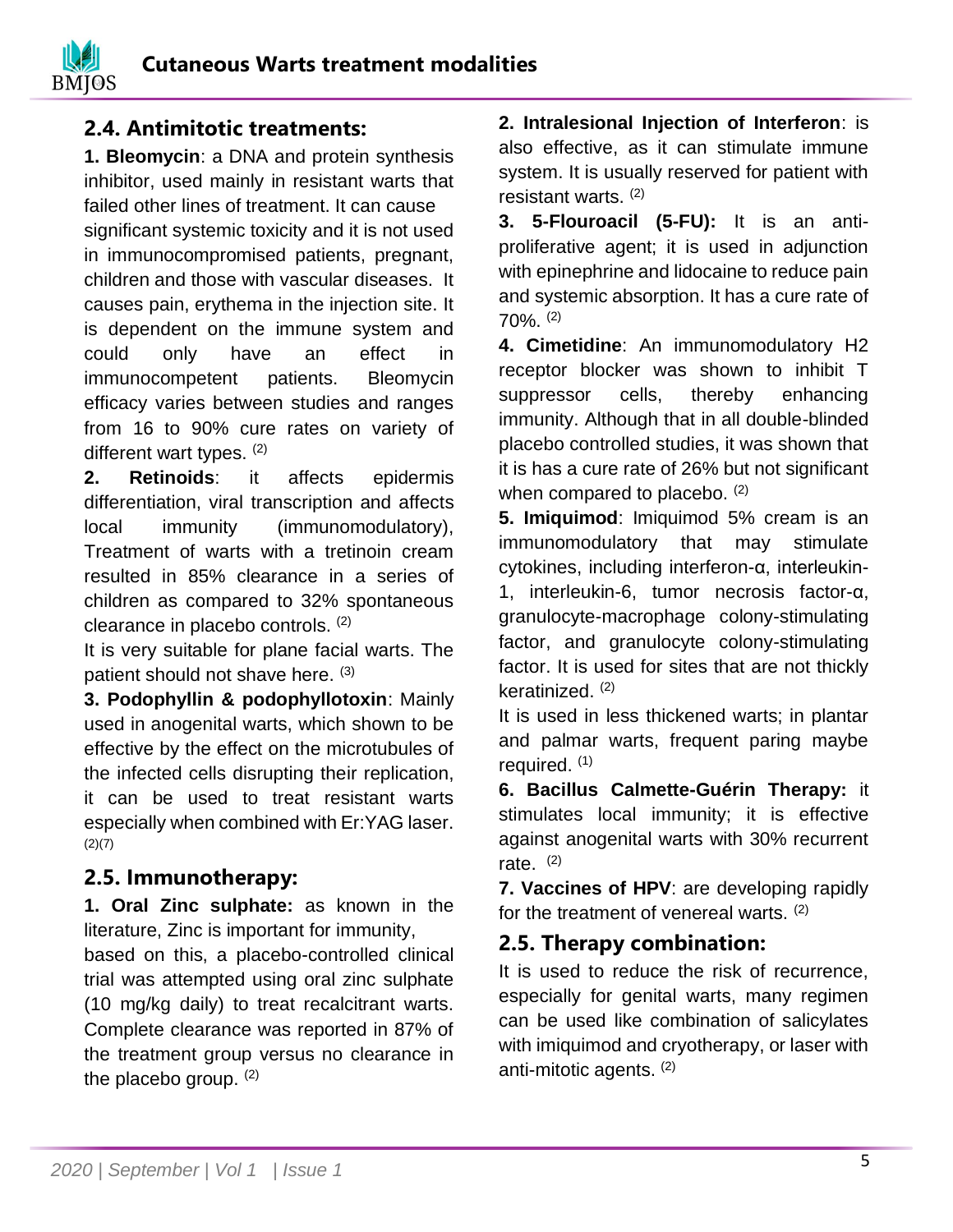

## **Conclusion:**

Warts are common worldwide problem caused by human papilloma virus. There are many modalities of treatment in which none was shown to be perfect. Treatment should be individualized in practice depending on many factors like immunity status, age, number and sites of the warts, with generally being less costly and with no pain. Treatments can be traditional, destructive, virucidal, antimitotic and immunomodulatory.

#### **Author recommendations:**

After adequate education for the patient, and if there was an indication for intervention, the doctor should use:

1. Hot immersion method for plantar & plantar warts, combined with salicylic acid.

2. For single wart, either cautery or duct tape maybe useful.

3. in multiple plane facial warts: Tretinoin cream should be used. The patient should not shave.

4. Resistant cases are dealt with laser\ intralesional agents.

5. For less educated patients who refuse medical\surgical, treatment, garlic treatment method is used.

6. Oral retinoids are used when there are multiple warts, especially in immunocompromised patients.

For all patient, Zinc sulfate prescription is advised.